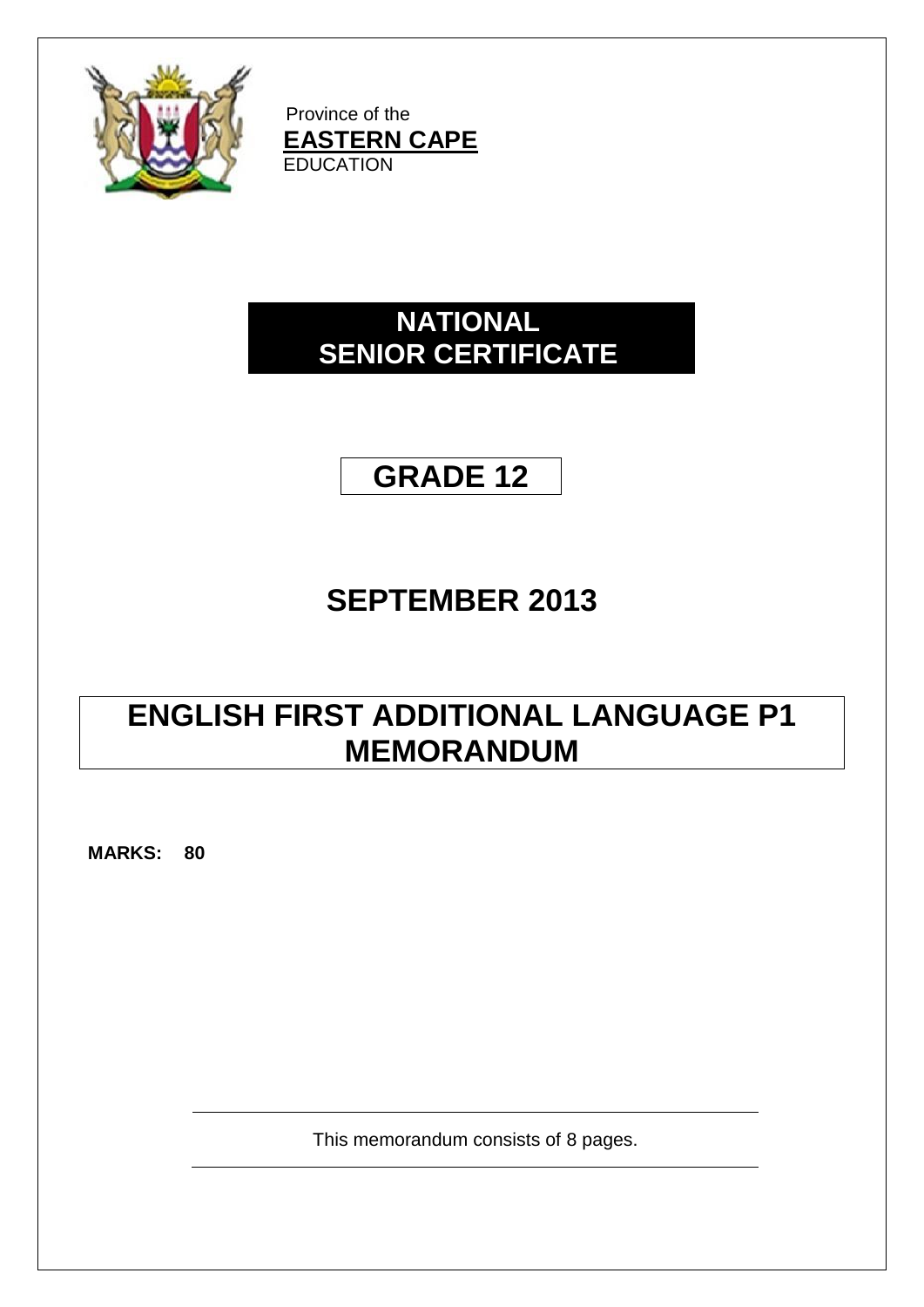#### **SECTION A: COMPREHENSION**

**NOTE:** Incorrect spelling and language errors should not be penalised, because the focus is on understanding.

### **QUESTION 1**

| 1.1 | 1.1.1             | This passage is about Cameron van der Burgh's campaign to<br>teach black children how to swim. The article is about Cameron's<br>desire to develop swimming among black children./It's about van<br>der Burgh's dream to help black children learn to swim. $\sqrt{v}$ |     |
|-----|-------------------|------------------------------------------------------------------------------------------------------------------------------------------------------------------------------------------------------------------------------------------------------------------------|-----|
|     |                   | <b>NOTE:</b><br>Accept any ONE of the above answers.<br>Award 1 mark for the first part and 1 mark for the second part.<br>This question is a split mark question.<br>Do not award mark if the candidate simply says 'it is about<br>swimming.'                        | (2) |
|     | 1.1.2             | At the Olympics/At the London Olympics $\sqrt{ }$                                                                                                                                                                                                                      | (1) |
|     | 1.1.3             | Primary school children./school children $\sqrt{ }$                                                                                                                                                                                                                    | (1) |
|     | 1.1.4             | No: $\sqrt{ }$ ' student' $\sqrt{ }$                                                                                                                                                                                                                                   |     |
|     |                   | <b>NOTE:</b> Award 1 mark only if NO is given without a motivation/ if the<br>motivation is incorrect.<br>Award 1 mark for student only if the first part NO is correct.<br>Do not penalise the candidate for the omission of the quotation<br>marks.                  | (2) |
| 1.2 | 1.2.1             | They are not exposed to the sport. $\sqrt{ }$                                                                                                                                                                                                                          | (1) |
|     | 1.2.2             | A $\sqrt{}$ Plenty                                                                                                                                                                                                                                                     | (1) |
| 1.3 | (a)<br>(b)<br>(c) | He will be visiting schools. $\sqrt{}$<br>He is going to donate swimming equipment. $\sqrt{ }$<br>He has presented his idea to the Minister of Sport. $\sqrt{ }$                                                                                                       |     |
|     |                   | NOTE: Mark FIRST three points only.                                                                                                                                                                                                                                    | (3) |
| 1.4 | 1.4.1             | No: The passage says he is one of the most successful black<br>swimmers./He is amongst the most successful black South African<br>swimmers.                                                                                                                            | (2) |
|     | 1.4.2             | It refers to something that is not true./A false notion./An imaginary<br>idea. $\sqrt{ }$                                                                                                                                                                              | (1) |
| 1.5 |                   | They have facilities or swimming pools where they can practise. $\sqrt{ }$                                                                                                                                                                                             | (1) |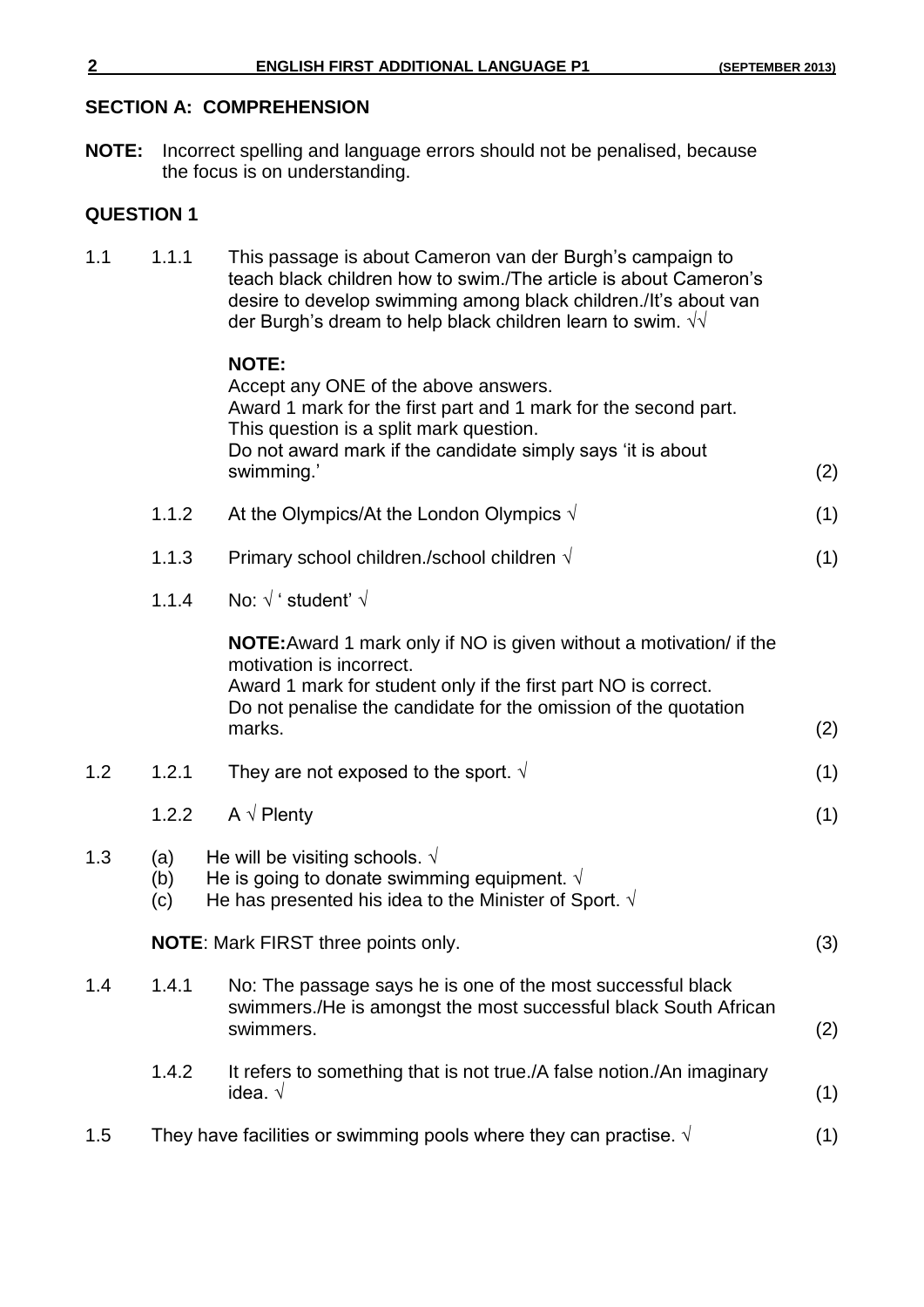|                                                                                                                             | <b>ENGLISH FIRST ADDITIONAL LANGUAGE P1</b>                                                                                                                             | $\overline{3}$                                                                                                                                                                                                                                                                                                                                                                                                                                                                                                                                                                                                                                                                                                                                                                                                                                                                                                                                                                                                                                                                                                                                                              |
|-----------------------------------------------------------------------------------------------------------------------------|-------------------------------------------------------------------------------------------------------------------------------------------------------------------------|-----------------------------------------------------------------------------------------------------------------------------------------------------------------------------------------------------------------------------------------------------------------------------------------------------------------------------------------------------------------------------------------------------------------------------------------------------------------------------------------------------------------------------------------------------------------------------------------------------------------------------------------------------------------------------------------------------------------------------------------------------------------------------------------------------------------------------------------------------------------------------------------------------------------------------------------------------------------------------------------------------------------------------------------------------------------------------------------------------------------------------------------------------------------------------|
|                                                                                                                             |                                                                                                                                                                         | (1)                                                                                                                                                                                                                                                                                                                                                                                                                                                                                                                                                                                                                                                                                                                                                                                                                                                                                                                                                                                                                                                                                                                                                                         |
| (a)<br>(b)<br>(c)                                                                                                           | To introduce the swimming sport to black children in Gauteng. $\sqrt{ }$<br>To find sponsors for the project. $\sqrt{ }$<br>To find money for their project. $\sqrt{ }$ |                                                                                                                                                                                                                                                                                                                                                                                                                                                                                                                                                                                                                                                                                                                                                                                                                                                                                                                                                                                                                                                                                                                                                                             |
|                                                                                                                             | <b>NOTE:</b> Accept any TWO of the above responses.<br>$(2 \times 1)$                                                                                                   | (2)                                                                                                                                                                                                                                                                                                                                                                                                                                                                                                                                                                                                                                                                                                                                                                                                                                                                                                                                                                                                                                                                                                                                                                         |
| The government could donate swimming equipment./<br>The Department of Education could build swimming pools in townships and |                                                                                                                                                                         |                                                                                                                                                                                                                                                                                                                                                                                                                                                                                                                                                                                                                                                                                                                                                                                                                                                                                                                                                                                                                                                                                                                                                                             |
|                                                                                                                             |                                                                                                                                                                         |                                                                                                                                                                                                                                                                                                                                                                                                                                                                                                                                                                                                                                                                                                                                                                                                                                                                                                                                                                                                                                                                                                                                                                             |
| <b>NOTE:</b> Accept any ONE of the above points.                                                                            |                                                                                                                                                                         | (2)                                                                                                                                                                                                                                                                                                                                                                                                                                                                                                                                                                                                                                                                                                                                                                                                                                                                                                                                                                                                                                                                                                                                                                         |
|                                                                                                                             |                                                                                                                                                                         |                                                                                                                                                                                                                                                                                                                                                                                                                                                                                                                                                                                                                                                                                                                                                                                                                                                                                                                                                                                                                                                                                                                                                                             |
| You can be well-known like Cameron and win medals.                                                                          |                                                                                                                                                                         |                                                                                                                                                                                                                                                                                                                                                                                                                                                                                                                                                                                                                                                                                                                                                                                                                                                                                                                                                                                                                                                                                                                                                                             |
| <b>No</b>                                                                                                                   |                                                                                                                                                                         |                                                                                                                                                                                                                                                                                                                                                                                                                                                                                                                                                                                                                                                                                                                                                                                                                                                                                                                                                                                                                                                                                                                                                                             |
|                                                                                                                             |                                                                                                                                                                         | (3)                                                                                                                                                                                                                                                                                                                                                                                                                                                                                                                                                                                                                                                                                                                                                                                                                                                                                                                                                                                                                                                                                                                                                                         |
|                                                                                                                             |                                                                                                                                                                         |                                                                                                                                                                                                                                                                                                                                                                                                                                                                                                                                                                                                                                                                                                                                                                                                                                                                                                                                                                                                                                                                                                                                                                             |
| NOTE: Accept any ONE of the above responses.                                                                                |                                                                                                                                                                         |                                                                                                                                                                                                                                                                                                                                                                                                                                                                                                                                                                                                                                                                                                                                                                                                                                                                                                                                                                                                                                                                                                                                                                             |
|                                                                                                                             |                                                                                                                                                                         | (1)                                                                                                                                                                                                                                                                                                                                                                                                                                                                                                                                                                                                                                                                                                                                                                                                                                                                                                                                                                                                                                                                                                                                                                         |
|                                                                                                                             |                                                                                                                                                                         | (2)                                                                                                                                                                                                                                                                                                                                                                                                                                                                                                                                                                                                                                                                                                                                                                                                                                                                                                                                                                                                                                                                                                                                                                         |
|                                                                                                                             |                                                                                                                                                                         | (1)                                                                                                                                                                                                                                                                                                                                                                                                                                                                                                                                                                                                                                                                                                                                                                                                                                                                                                                                                                                                                                                                                                                                                                         |
|                                                                                                                             |                                                                                                                                                                         | (1)                                                                                                                                                                                                                                                                                                                                                                                                                                                                                                                                                                                                                                                                                                                                                                                                                                                                                                                                                                                                                                                                                                                                                                         |
|                                                                                                                             | <b>TOTAL SECTION A:</b>                                                                                                                                                 | 30                                                                                                                                                                                                                                                                                                                                                                                                                                                                                                                                                                                                                                                                                                                                                                                                                                                                                                                                                                                                                                                                                                                                                                          |
|                                                                                                                             | Yes                                                                                                                                                                     | (SEPTEMBER 2013)<br>Gauteng $\sqrt$<br>rural schools.<br>The government could give money to schools to buy swimming equipment.<br>The municipality could renovate existing pools in the areas.<br>Open-ended question, accept any suitable response, e.g.<br><b>OR</b><br>There are a lot of people who are swimming but are not known or do not get<br>paid for it. $\sqrt{v}$<br><b>NOTE:</b> The above are only examples. A candidate can score 1 mark for an<br>answer that is not well- substantiated. Do not award a mark for Yes/No only.<br>Yes/No will only be credited if followed by a suitable response.<br>Cameron van der Burgh does something noticeable for his country. /<br>Cameron van der Burgh does something good for his country. /<br>Cameron van der Burgh helps the disadvantaged people of his country. /<br>Cameron van der Burgh does something extra-ordinary fir his country. $\sqrt{v}$<br>Petrol $\sqrt{}$<br>The graph shows how petrol prices have risen from 2005 to 2011. $\sqrt{ }$<br>I think it is because most vehicles use petrol. $\sqrt{ }$<br>To save on petrol fees. $\sqrt{(words to this effect)}$<br>A – doubled $\sqrt{}$ |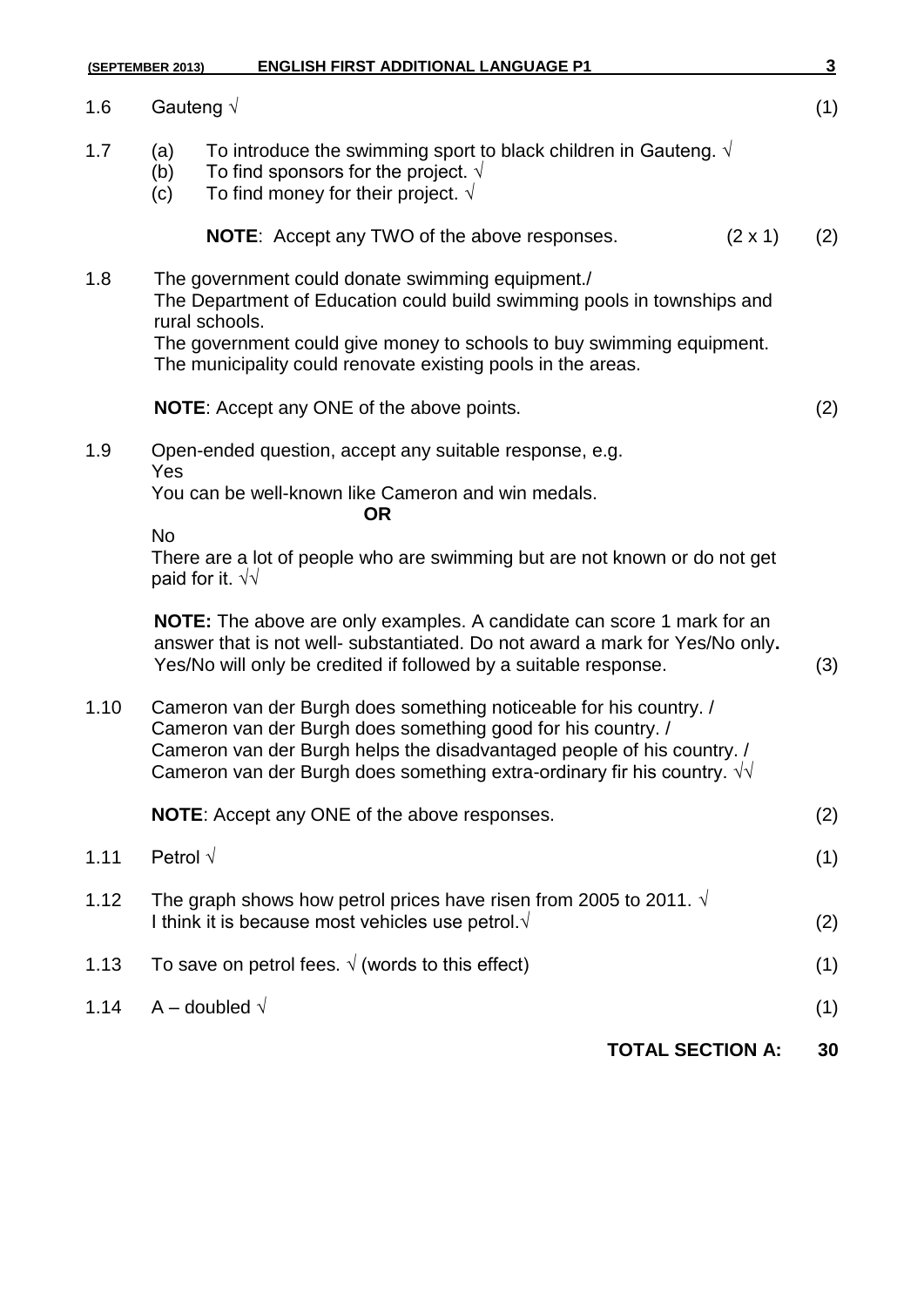#### **SECTION B: SUMMARY**

#### **QUESTION 2**

Seven of the following points form the answer to the question:

|    | <b>QUOTATIONS</b>                  | <b>FACTS</b>                             |
|----|------------------------------------|------------------------------------------|
| 1. | Read your question paper.          | Study the question paper well.           |
| 2. | Check the allocated time and plan  | Plan your time.                          |
|    | accordingly.                       |                                          |
| 3. | Understand exactly what each       | Note the requirements for each           |
|    | question requires.                 | question.                                |
| 4. | Start with the questions you know  | Start by answering the questions you     |
|    | then move to the most difficult    | know.                                    |
|    | ones.                              |                                          |
| 5. | Another important point is to      | Stick to the numbering system that is in |
|    | number your questions correctly.   | your question paper.                     |
| 6. | Ensure that the assessor can read  | Your handwriting should be neat and      |
|    | your script without much effort by | clear.                                   |
|    | writing neatly and legibly.        |                                          |
| 7. | Read your script again so as to    | Re-read your script for editing. / Edit  |
|    | pick up some errors.               | your work.                               |
| 8. | Do yourself a favour and make      | Be well prepared. / Relax.               |
|    | sure you are well prepared in      |                                          |
|    | advance and relax.                 |                                          |

#### **Marking the summary:**

#### **Mark allocation:**

- o 7 marks for 7 points (1 mark per main point)
- o 3 marks for language
- o Total marks 10

#### **Distribution of language marks:**

- o 1–3 points correct: award 1 mark
- o 4–5 points correct: award 2 marks
- o 6–7 points correct: award 3 marks

**NOTE**: the points must be coherent, i.e. they must make sense to the marker.

#### **Format:**

Even if the summary is presented in the incorrect format, it must be assessed.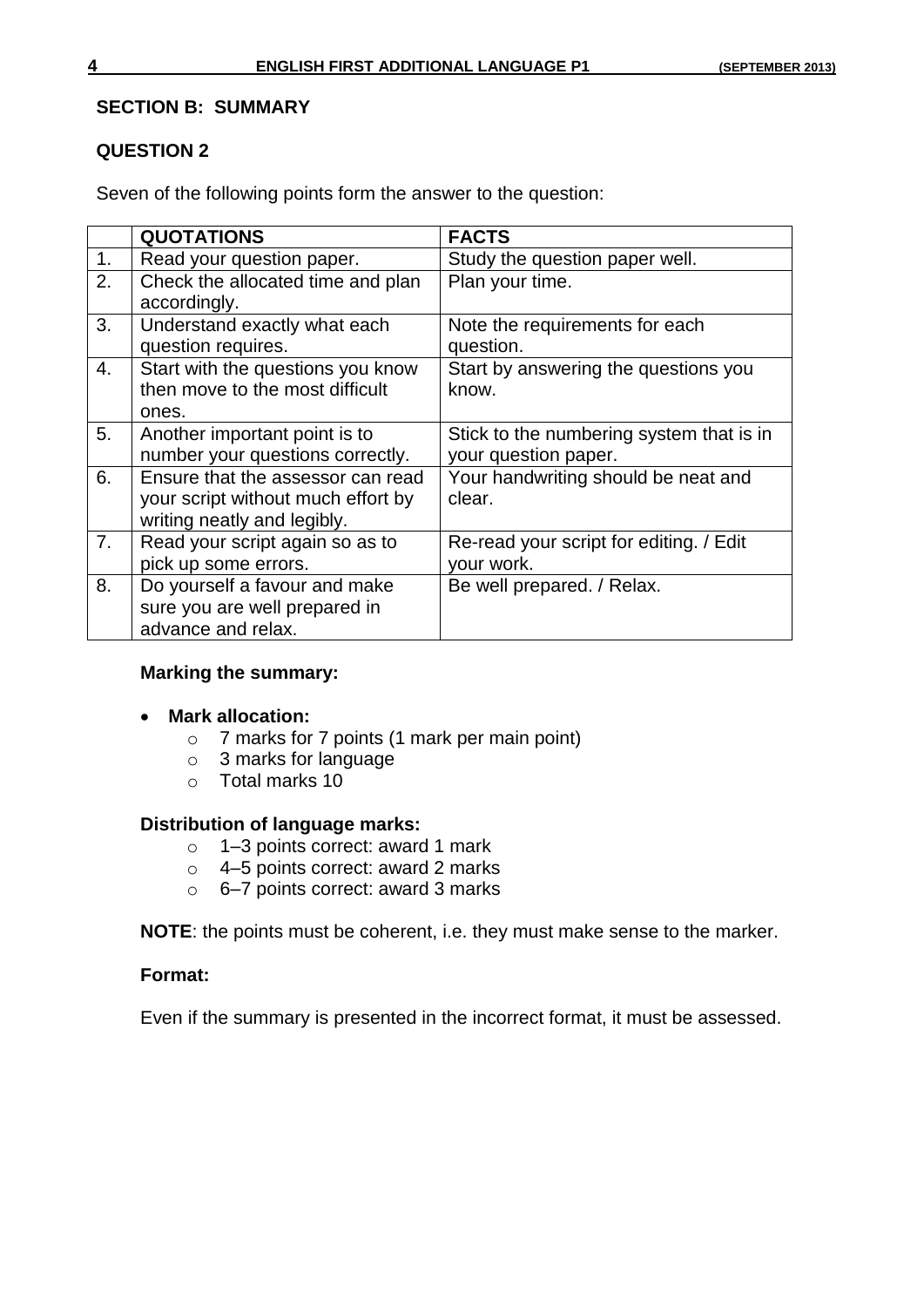- o Markers are required to verify the number of words used.
- o If the word limit is exceeded, the summary must be read up to a maximum 5 words above the stipulated upper limit and the rest of the summary must be ignored.
- o Marks must not be deducted if the candidate fails to indicate the number of words used or if the number of words used is indicated incorrectly.
- o Summaries that are short but contain all the required points **should not** be penalised.

**NOTE**: Even though the use of abbreviations is not encouraged, they must be counted as complete words and the word count represented accordingly.

#### **TOTAL SECTION B: 10**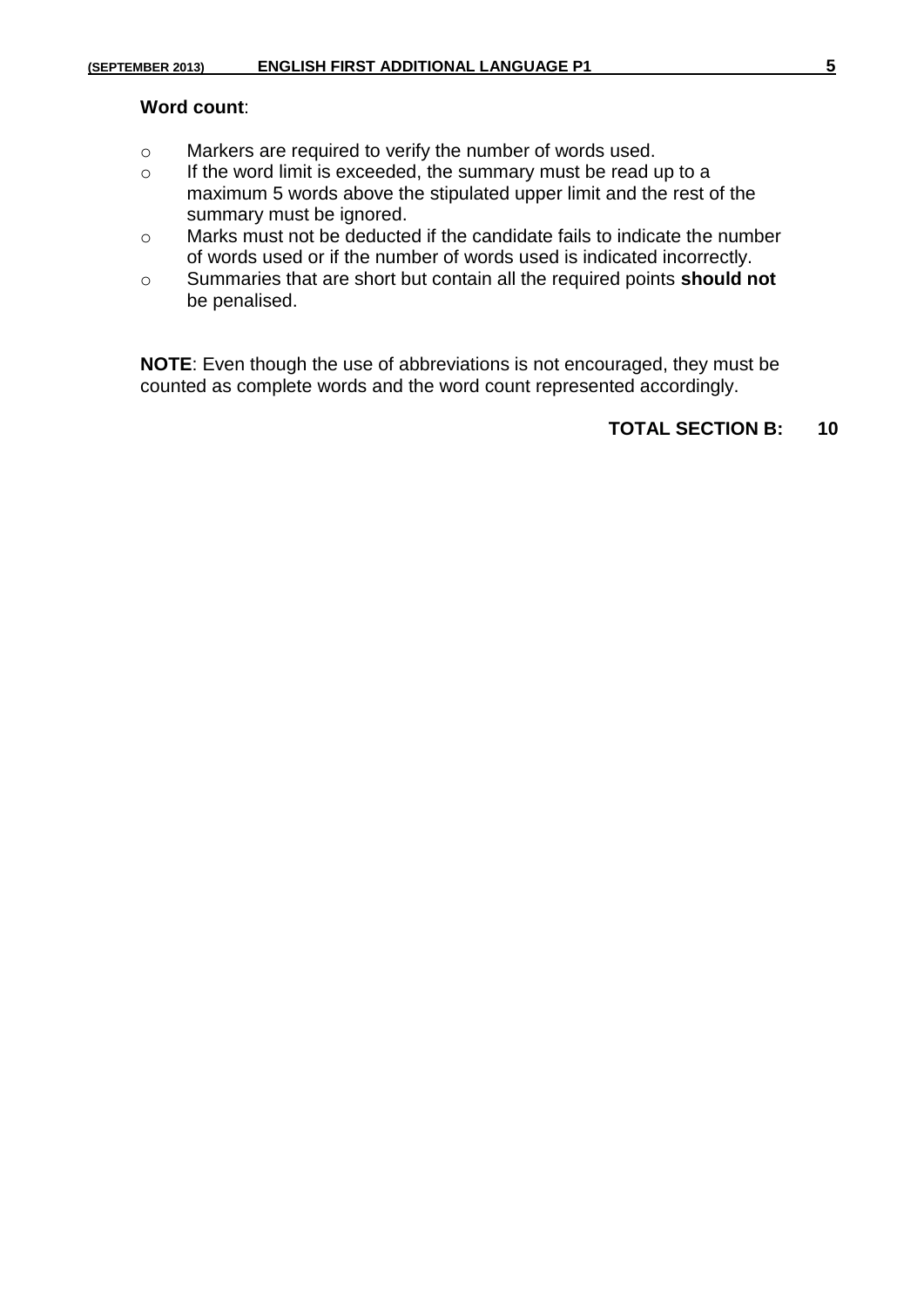#### **SECTION C: LANGUAGE**

#### **NOTE:**

- One-word answers must be marked wrong if the spelling is incorrect.
- In full sentences incorrect spelling should be penalised if the error is in the language structure that is being tested.
- Sentence structures must be grammatically correct and be given in full sentences as per instruction.

### **QUESTION 3: ANALYSING AN ADVERTISEMENT**

| 3.1 | The University of the Western Cape $\sqrt{ }$                                                                                                                                                                           | (1)         |
|-----|-------------------------------------------------------------------------------------------------------------------------------------------------------------------------------------------------------------------------|-------------|
| 3.2 | Prospective students./People who want to study there./ Parents who have<br>matric students. $\sqrt{ }$                                                                                                                  | (1)         |
| 3.3 | 'you' $\sqrt{ }$                                                                                                                                                                                                        |             |
|     | <b>NOTE:</b> Candidate should not be penalised for omitting the quotation marks.                                                                                                                                        | (1)         |
| 3.4 | To draw our attention to the word. To assure the readers that they can trust<br>the institution/To assure the readers that they are able to do what they<br>have promised. $\sqrt{v}$                                   |             |
|     | <b>NOTE:</b> Accept any TWO of the above.                                                                                                                                                                               | (2)         |
| 3.5 | The advertiser implies that the readers can rely on the University's past<br>victories.<br>The University has produced state of the art graduates.<br>The University is a well-known successful institution. $\sqrt{v}$ |             |
|     | <b>NOTE:</b> Accept any TWO of the above.<br>The above are examples. Only accept any other relevant responses.                                                                                                          | (2)         |
| 3.6 | To make it interesting. $\sqrt{ }$                                                                                                                                                                                      | (1)         |
| 3.7 | You will get quality education.<br>You will grow.<br>You will be successful.<br>You will get knowledge. $\sqrt{\sqrt{2}}$                                                                                               |             |
|     | <b>NOTE:</b> Accept any TWO of the above.                                                                                                                                                                               | (2)<br>[10] |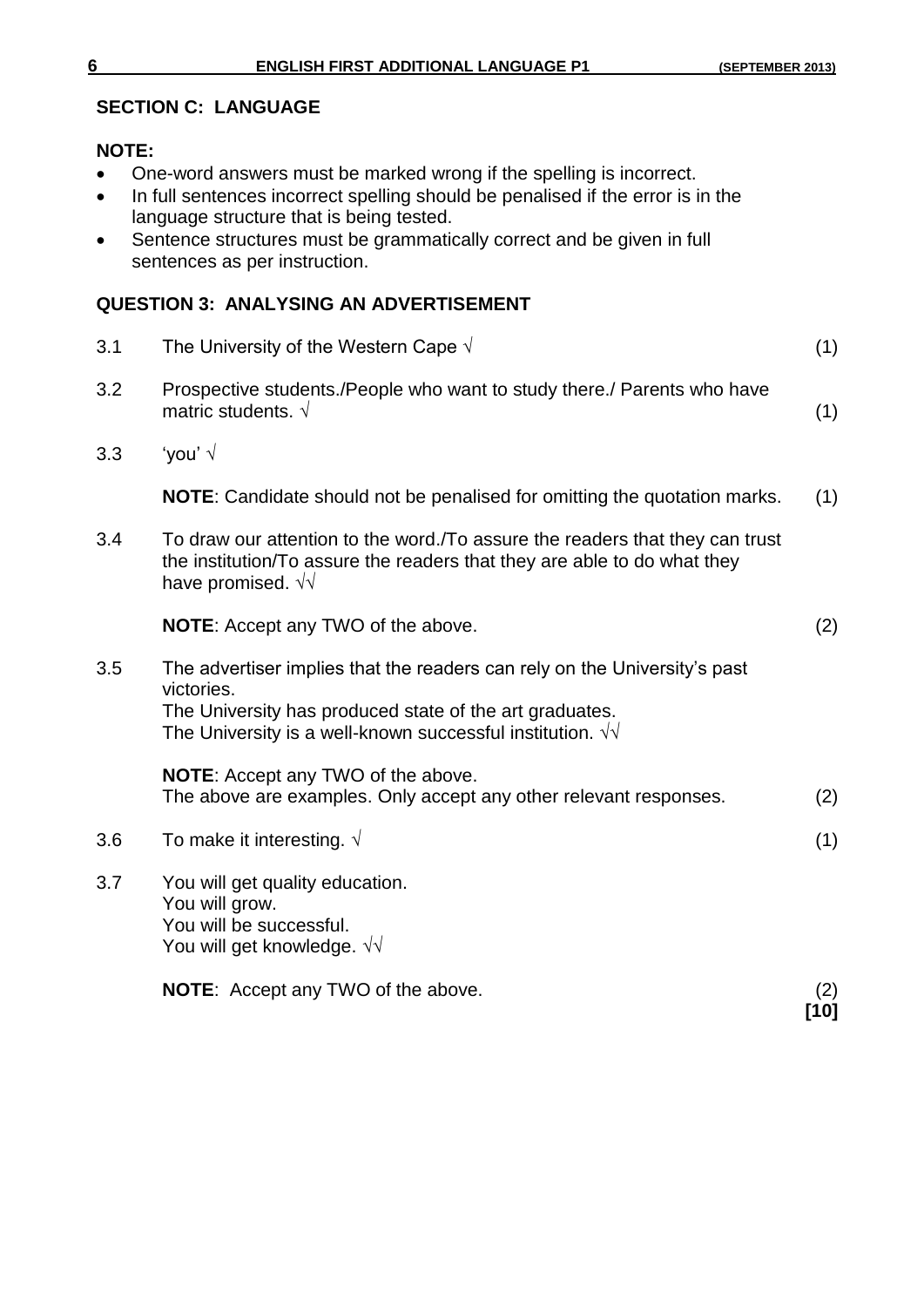|     | (SEPTEMBER 2013) | <b>ENGLISH FIRST ADDITIONAL LANGUAGE P1</b>                                                                                                                                                                                                                                                                                                                                    | $\overline{\mathbf{r}}$ |
|-----|------------------|--------------------------------------------------------------------------------------------------------------------------------------------------------------------------------------------------------------------------------------------------------------------------------------------------------------------------------------------------------------------------------|-------------------------|
|     |                  | <b>QUESTION 4: ANALYSING A CARTOON</b>                                                                                                                                                                                                                                                                                                                                         |                         |
| 4.1 | 4.1.1            | To emphasise the word. $\sqrt{ }$                                                                                                                                                                                                                                                                                                                                              | (1)                     |
|     | 4.1.2            | I've been overwhelmingly good/well-behaved. $\sqrt{ }$                                                                                                                                                                                                                                                                                                                         | (1)                     |
| 4.2 |                  | B – Does not know what a pie-chart is. $\sqrt{ }$                                                                                                                                                                                                                                                                                                                              | (1)                     |
| 4.3 | 4.3.1            | No: $\sqrt{ }$ Thandi has made it look like that because she wants a<br>present from Father Christmas. √/<br>No: Thandi has manipulated it because she has not been a good<br>girl.                                                                                                                                                                                            |                         |
|     |                  | <b>NOTE:</b> Award 1 mark for NO and 1 mark for motivation.<br>This question is a split mark question.                                                                                                                                                                                                                                                                         | (2)                     |
|     | 4.3.2            | Bored/Tired of waiting/Delayed by Thandi. $\sqrt{ }$<br>There is an exclamation 'GROAN' above their heads, which is a<br>sign of boredom. $\sqrt{ }$<br>Their hands are on their heads. $\sqrt{N}$<br>Their eyes are closed.                                                                                                                                                   | (3)                     |
| 4.4 |                  | Frame1 – ellipsis dots: They help us guess the man's feeling at the job<br>ahead of him (he is not looking forward to this task). $\sqrt{ }$<br>Frame 2 – question mark: Shows that a question is asked. $\sqrt{ }$<br>Frame3 – exclamation mark: It shows the man's misery. $\sqrt{ }$<br>Award 1 mark for each correctly identified punctuation mark and its use.<br>(Max 2) | (2)                     |
|     |                  |                                                                                                                                                                                                                                                                                                                                                                                | [10]                    |